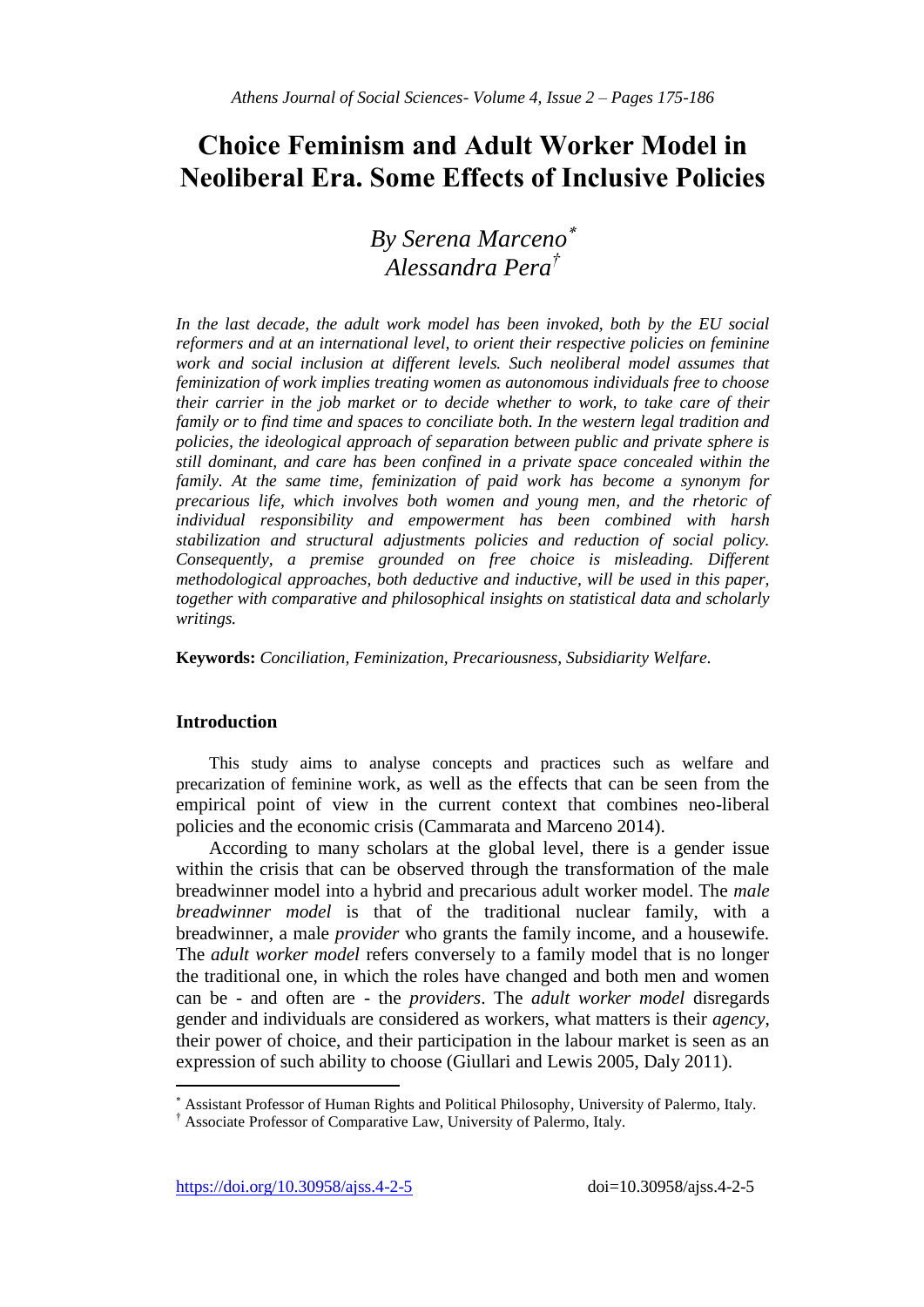In the first part of this study we intend to analyse the crisis of the European welfare systems and the consequent precarization processes (§ 2). In the second part we will evaluate the effects of these policies on the peculiar position of women in the empirical context of the current crisis and the precariousness of feminine work, in particular in Greece and Italy (§ 3). Finally, in the last part, we will present some concluding reflections on the strategies put in place and its effects and will, also, suggest a proposal that tries to combine the role of policy maker, that the state cannot and must not abandon, with the emerging and formalization of informal welfare, which in the last twenty years of crisis has replaced the formal one (§4).

#### **Welfare, Workfare, Debtfare**

Until the end of the 70's, welfare systems in Europe were based on a social protection system, built around the figure of the hired labourer as an anthropological and ontological model of citizenship, in the context of the Fordist industrial capitalism (Esposito 2015).

This model of social production and reproduction of the labour force entailed a form of welfare state which had to deal with: illness, old age, accident, maternity, unemployment (Rosanvallon 1981, Ewald 1986), to which was added a form of *domestic welfare*, based on care entrusted to women, unpaid and unrecognized (Fraser 2013).

Through a process of recognition and misrecognition the wageworker, who was always breadwinner and male, took on the role of citizen provider, according to the breadwinner model, while the housewife, to whom home care was entrusted, remained excluded from the recognition of a full political and labour subjectivity.

The classic model of the Welfare State, as we know, underwent a crisis in the 70's, together with the Fordist production model, and, since the 80s, was replaced by the so-called Neoliberal Toyotism. In such scenario, everyone, regardless of gender identity, class and race, is active on the entrepreneurial level, sharing self-responsibility within the more and more individualized, flexible and outsourced production processes. Thus a competitive model was imposed, involving every walk of life and according to the human capital model introduced by neoliberalism at the global level (Marazzi 1999).

The crisis of the Fordist model has produced a transformation in the welfare models, generating a dimension that has been defined as *workfare.* If in the welfare system the State integrates the subjects supporting them in times of social and economic vulnerability, *workfare* is based on the entrepreneurial agency of the individual. In other words, the *workfare* cuts welfare in the form of the donation and supports the vulnerable subjects through *job training* and *retraining* programs. What changes is the collectivist model of integration based on citizenship on which the welfare state was grounded, in favour of an individualistic and individualizing model based on the productivity of the individual. It is no longer the population to be the object of government; it is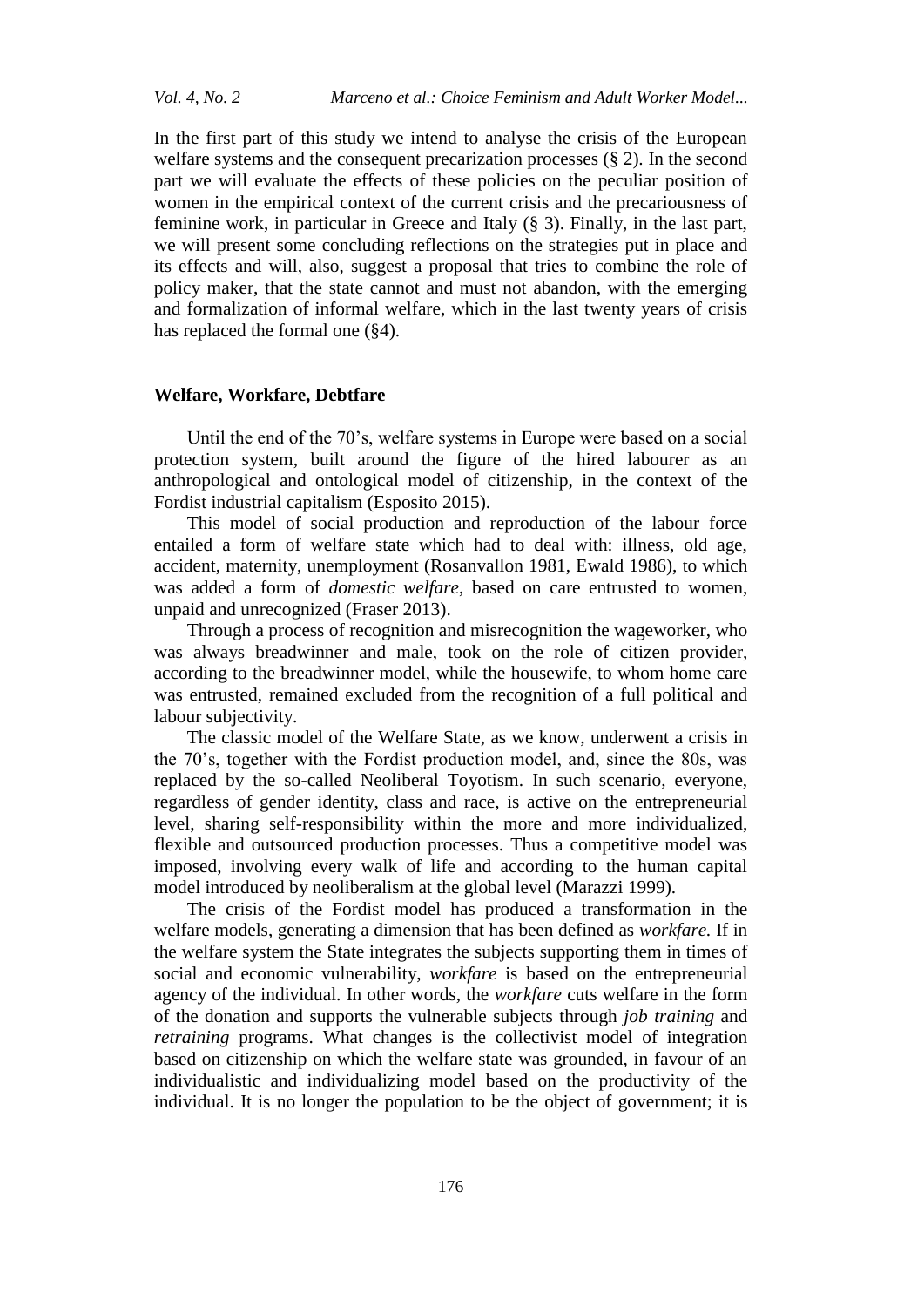rather the individual who governs itself, as human capital, entrepreneur of itself and of the productive potential of its own resources and skills, responsible for its own needs and desires, no longer delegating the State with the satisfaction of its own wellness (Foucault 2004).

This transformation has clearly affected the sovereign dimension of nation-states. In conjunction with some geo-political phenomena that occurred between the 70s and 80s, the United States and Europe have initiated a process of reforms of the labour market and of the social security and pension systems, reducing and privatizing welfare systems and services, globally liberalizing the markets, through the adoption of financial policies more attentive in the reduction of debt and inflation rather than aimed at the growth of the productive system. These processes, undertaken in a political context of neoliberal reforms, led to the phenomenon known as financialisation of the economy, i.e. to a redefinition of the relationship between State and market, and the reconfiguration of government functions of sovereign States that are turned to economic rationality, free market, which have replaced the traditional mechanisms of democratic legitimacy (Brown 2005). Thus, the neoliberal rationality has established itself as a political rationality, by reconfiguring the social pact based on the guarantee of security, and *welfare* has come out of the sphere of social rights to move within the credit relationships that are established between individuals and a series of state and non-state actors. Such process of financialisation and economic privatization broke the legitimacy and consensus mechanisms based on the assumption of responsibility by the State in satisfying the needs of citizens through welfare systems and has segmented the collective dimension, leaving the individuals with the responsibility of the management of the inequalities of the system.

In neo-liberal societies we are witnessing today the affirmation of subjects committed to assuming their own risks as well as the economic and social consequences of the inequalities in the economic system, and debt operates as a device that directly ties the forms of investment of human capital to both risk management and the increasingly financialised dimension of contemporary capitalism.

We can therefore speak of a real *debt ethics* that governs the replacement of the traditional *welfare* through the forms of *workfare* to get to the forms of the present welfare state as *debtfare* (Lazzarato 2011).

#### **The Adult Worker Model to the Facts**

The above-described neoliberal economic policies have resulted in a precarization of life that the current economic and financial crisis has reinforced starting from 2008.

According to many scholars we face a feminization of the work process, which is linked with two phenomena: the decline of the male breadwinner model and the birth of an adult-worker model; and, the decline of the welfare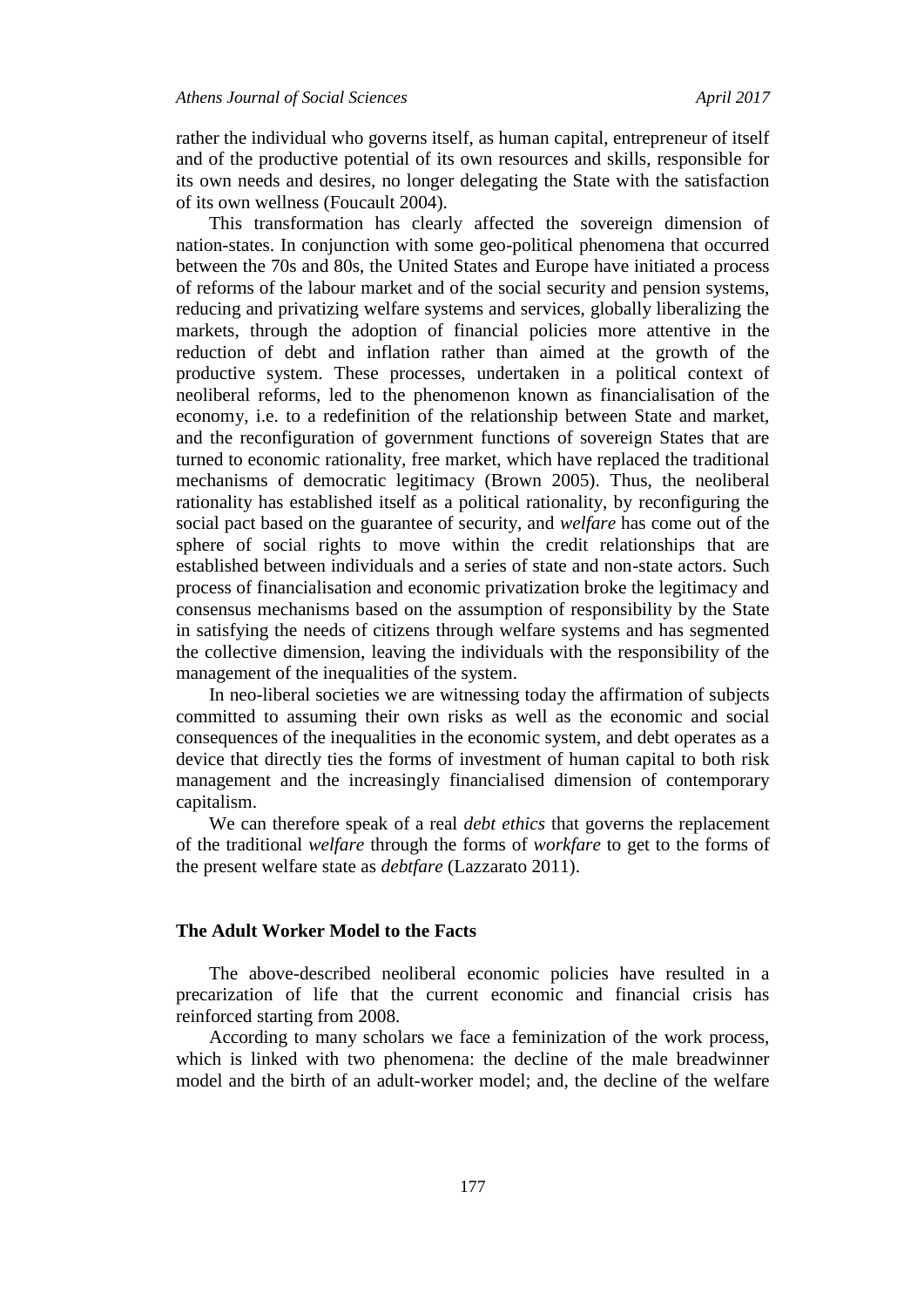state and consequential privatization of care services (Ehnreich et al. 2004, Elson 2012.).

As Diane Elson aims, *feminization* does not mean an increase in women's presence in the labour market but rather that "the labour market conditions of men have deteriorated and become more like the precarious labour market conditions that have typically characterized many 'women's job'" (Elson 2012: 94).

Labour market flexibility, trade liberalization, financial crisis, economic recession, all have extended those conditions of exploitation that were typical of woman's informal job to many male workers, especially young ones, producing a general deterioration in women conditions of work and life in terms of unemployment, wage reduction, precarization, and a reduction of rights concerning social safety and social protection: rights against unfair dismissal, pension rights, health insurance rights, maternity rights.

We are facing an equalization that doesn't imply a gender gap reduction but rather an increase in the limits to women's free choice of employment: "The choices that women make are constrained by the pressure of precariousness, and case studies document the way that neo-liberal policies have forced women to accept whatever paid work they could get, despite deteriorating pay and conditions". (Elson 2012: 94)

In this context, the *adult worker model*, rather than pointing out an equalizing up, i.e. women's access to full freedom and autonomy in the labour market, is the sign of an equalizing down, that is a manifestation of the processes of precarization of wage and guaranteed work, which also affect the male labour, giving birth to an *adult worker*, who is not a subject of empowerment, capable and independent, as the neoliberal storytelling would have us believe, but is rather hybrid and precarious.

The 2015 data supplied by Eurostat show us a slow increase in the employment rates for women in southern and central-eastern countries. Large gender gaps are found in Greece (48% circa), Italy (52% circa), Malta (53% circa), Romania (58% circa) and Czech Republic (61% circa). The highest employment rates for women are recorded in Sweden (78% circa) and Germany (74 %) (Eurostat n.d.).

The presumed reduction of the gender gap in European employment levels, a fact that - as we have seen - is very heterogeneous with respect to domestic situations, as in the case of Italy and Greece, hides two important phenomena. On the one hand, the reduction of the gap is caused more by the increase in male unemployment than by a rise in female employment levels, and is therefore a clear example of equalizing down (Karamessini and Rubery 2013, Bettio et al*.* 2012). On the other hand, we are facing a concealment of the real costs incurred by women due to the lowering of wages and the cut to welfare services.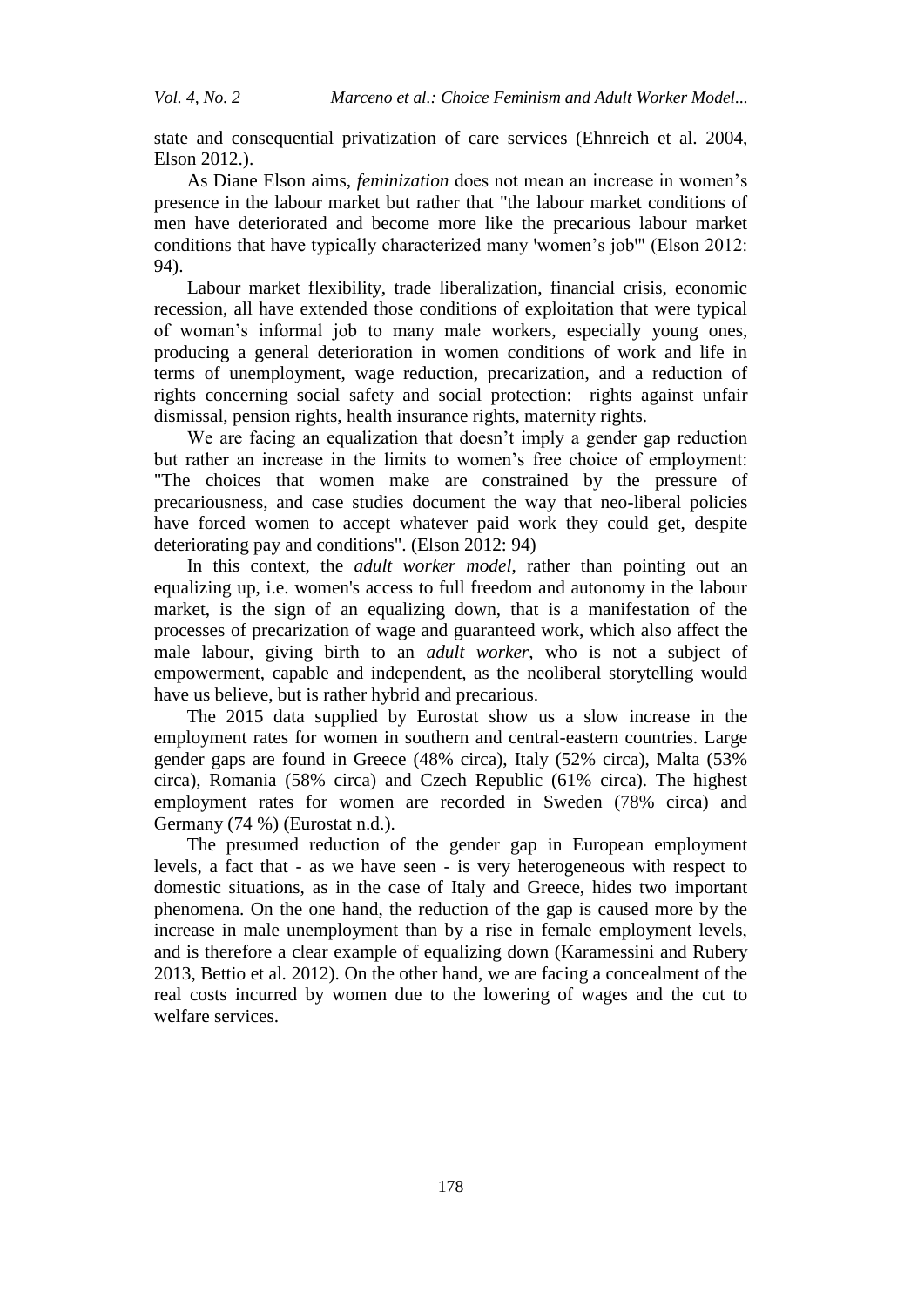

**Figure 1.** *Employment Rates by Sex, Age, and Citizenship (%) 2016*

*Source:* Eurostat n.d.

The current crisis is making the effects of neoliberal recipes more pervasive, aggravating the traditional vulnerability of women in the labour market, and extending it in fact also to men. Consider in particular the reform of the pension system (different retirement age according to gender), the reductions of subsidies/grants/facilities for the care of people, or even to the increases in tariffs for subsidized public services. Moreover, this situation is producing a hiding effect of the issues of gender inequality, which have disappeared from the political agenda, as if it were problems that one can afford to deal with only in times of economic prosperity (Walby 2009).

100

In Italy, the status of women over the last twenty years has changed due to the deregulation of the labour market and the welfare contraction. The link between job flexibility and economic growth has been widely refuted on the basis of the available empirical data, which show that to the decline of employment social protection indices corresponds a growth of both the primary inequalities and the inequalities in the disposable income.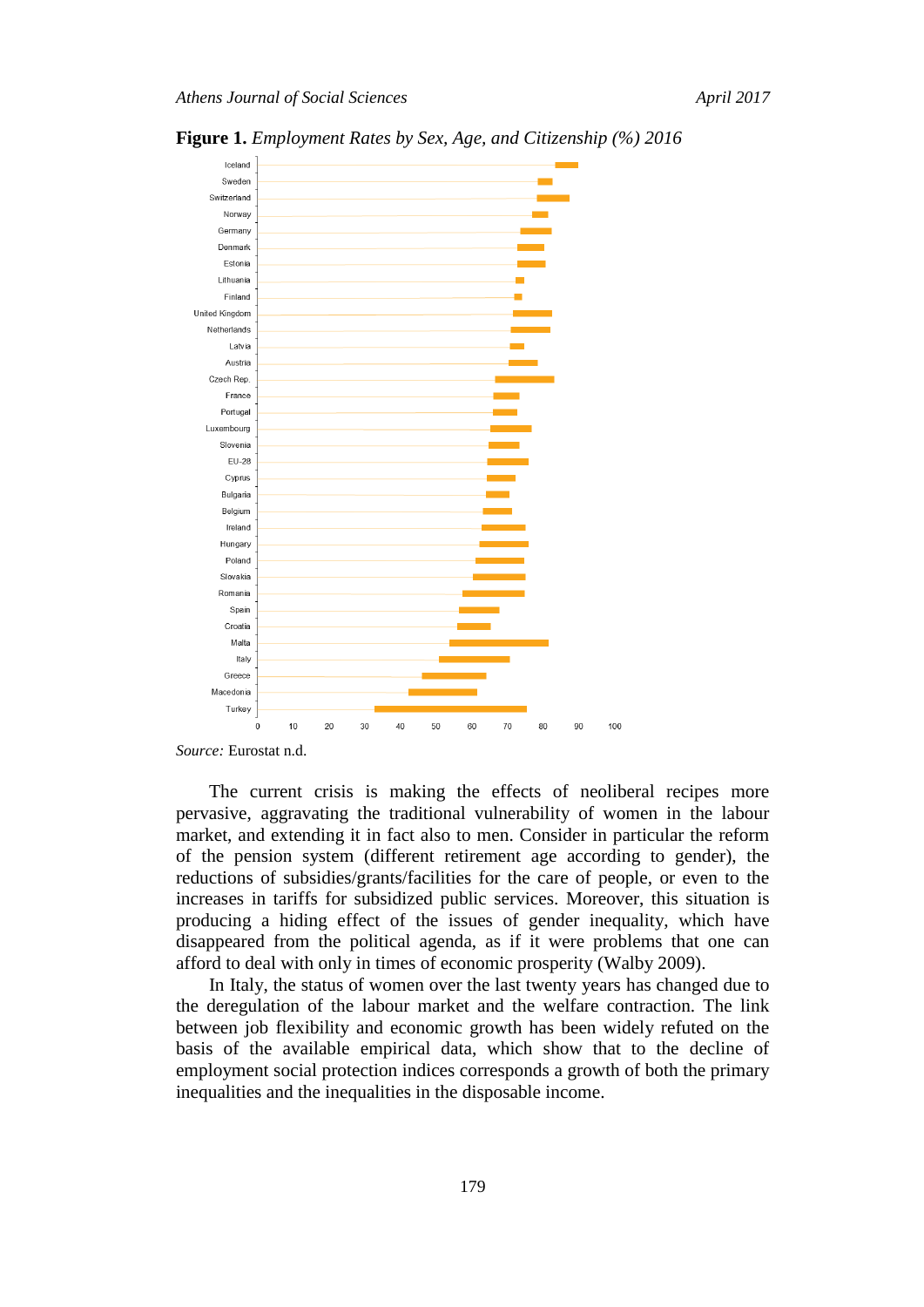The high inactivity rate of Italian women is justified by the factors that make it difficult to combine care work and work for the market: the inadequacy of the offer of services for children and the elderly, the low family work sharing between spouses (Saraceno 1980), the characteristics of the production system and of the institutions that regulate the labour market and economic activities (Reyneri 2011) and the scarcity of part-time employment opportunities.

The inactivity rate of Italian women, as well as those of Greece, not only does not decrease but begins to involve even unexpected components of the female population (e.g. young graduates), and also includes subjects that are actually active but inside the informal economy, domestic and submerged. Such inactivity is the result of a datum that combines unfavourable conditions on the professional level, a particular view of the role of the wife/mother within the married couple and a great importance given to family welfare and education of children (Fouquet 2004).

The latest available data on the employment situation of Italian women show unemployment rates of 47% or so. The intensity and persistence of the economic crisis, and the progressive weakening of social protection systems, have expanded the area of poverty and material deprivation, extending it even to population groups previously less affected by economic hardship.

In Italy there is a gender issue related to the entry and stay in the labour market, and to the existence of inequality in pay, career opportunities, the achievement of top positions and difficulties for female entrepreneurs. Women and men participate differently in the labour market, both in quantitative and in qualitative terms and experience a contractual and pension inequality (Villa 2013).

In the market of feminine work in Italy there is a certain ambivalence about the effects of deregulation. Since the nineties women have been collectively *more* active in the job market, but, compared to men, they have been more affected by phenomena of precarization. They have had greater access to informal work or contracts, which did not provide the system of social safety nets, and have suffered from a sharp fall in their expectations about retirement.

The austerity policies resulted in a mode of entry of women into the labour market, which strengthened the gender gap, worsening their real social negotiation skills. In fact, the more women are put in a condition of marginalization from the sphere of real economy (if not in the forms of precarization) the more they disappear from the public sphere, they lose voice, are *driven back into the stereotype* (of care, of the limited nature of their economic contribution to the family budget).

In fact, both Greece and Italy are strongly connoted by the mononuclear family model from a cultural point of view.

Not by chance, recently, Greek literature has underlined that the role played by women in the crisis scenario affects also individuals' responses, which can go into two different directions: 1) retreat home and become invisible, as unpaid carers or as free labour in family firms; 2) seek for more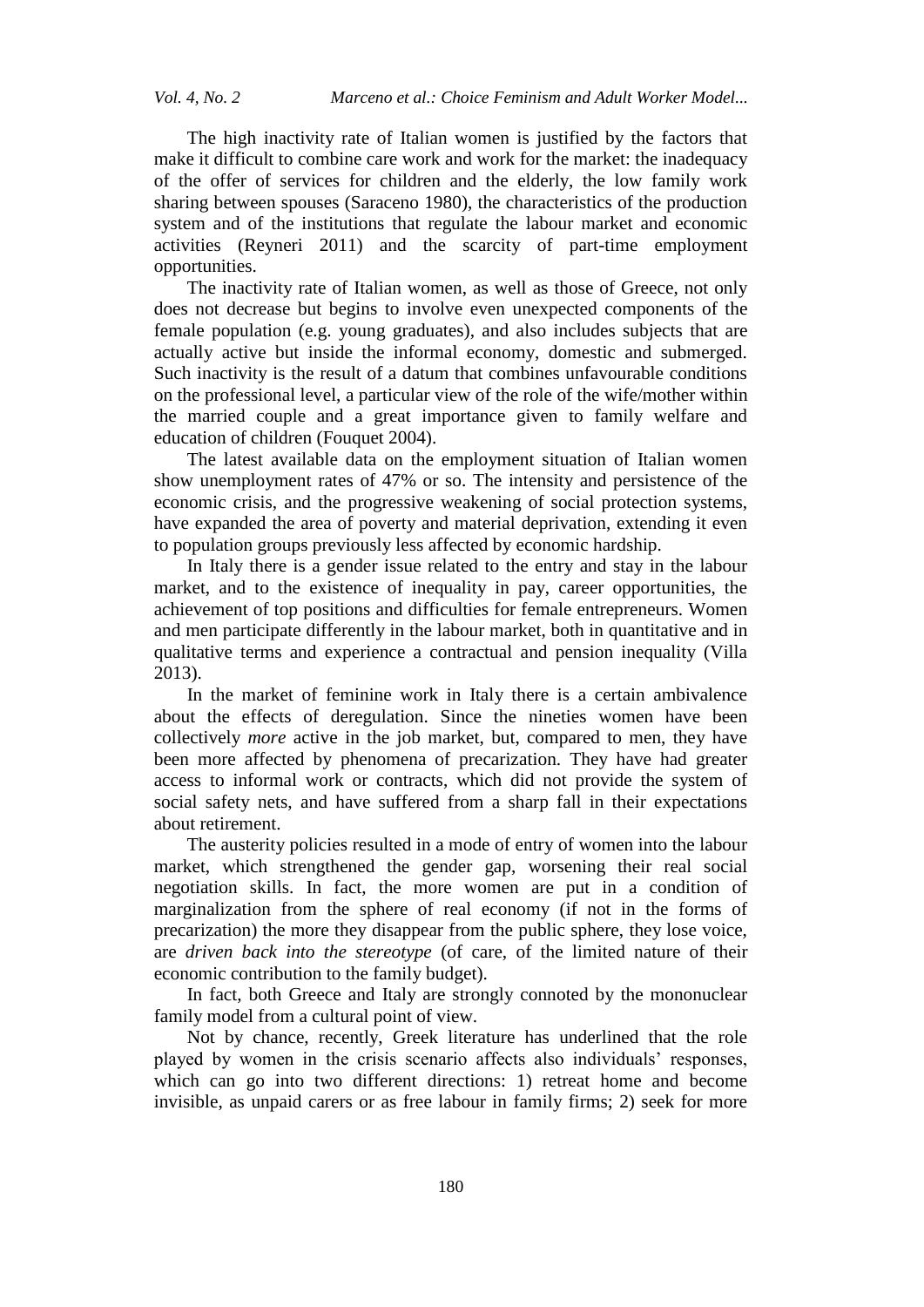work thus generating, as a consequence, the demand for other women to provide care services. In the first hypothesis the cash shortage of the informal welfare would be even worsened. In the second option the result would be the generation of more cash income for the family.

So we have to concentrate on both policy governance and managing but also on the possible individual choices. These two signs are already both present in the above-mentioned country. For example, the Greek pension reform (law 3368/10) has increased women retirement age and has determined an exodus of female workers from banks and public services, but at the same time women seem to look for second and added works. This happens even though they encounter many obstacles in legislation protecting incumbents and not promoting flexible forms of employment (Lyberaki and Tinios 2014).

#### **Revisiting Subsidiarity: A Hybrid Model**

We have analysed statistical data of different Countries, which are the expression of heterogeneous social and economic backgrounds, where female work and, more in general, the job market conditions are dissimilar. It is impossible to suggest solutions giving a "receipt good for every place".

Not by chance, in the last decades EU interventions through the ESF have been oriented by subsidiarity, in order to ensure that every change, reform or improvement attempt all consider the real and effective needs of local communities as premises.

This approach presumes that all the actors of the implemented policy behave virtuously, but we must take in account the (in)capacity of individual local realities to create instruments and implement policies governing the conciliation processes.

Such realities, which are weaker in managing and governing conciliation policies, should lead to a reconsideration of subsidiarity and the consequent functional decentralization.

If empowerment is the premise of the "effective choice" of the adult worker model (which we are reconsidering in a critical way), and if freedom of choice means to have many options and to select the one that fits better with the worker/family needs, the duty of public authority – and of the legal system in its whole – is to create the conditions for such choice, for the above mentioned possible options.

Through regulatory action, the legal system should provide for detailed guidelines and rules, budget constraints and specific settled and determined instruments, which respond to policy objectives and guide the operator's choice in a gradually increasing system, making it basically more and more close to the best general model among those submitted.

In the model we are suggesting, in other words, the actors of the job market (mainly public bodies and companies, owners, farmers, employers) are able to choose welfare and conciliation measures that they are capable or interested to offer to workers. At a public level, the achievement of the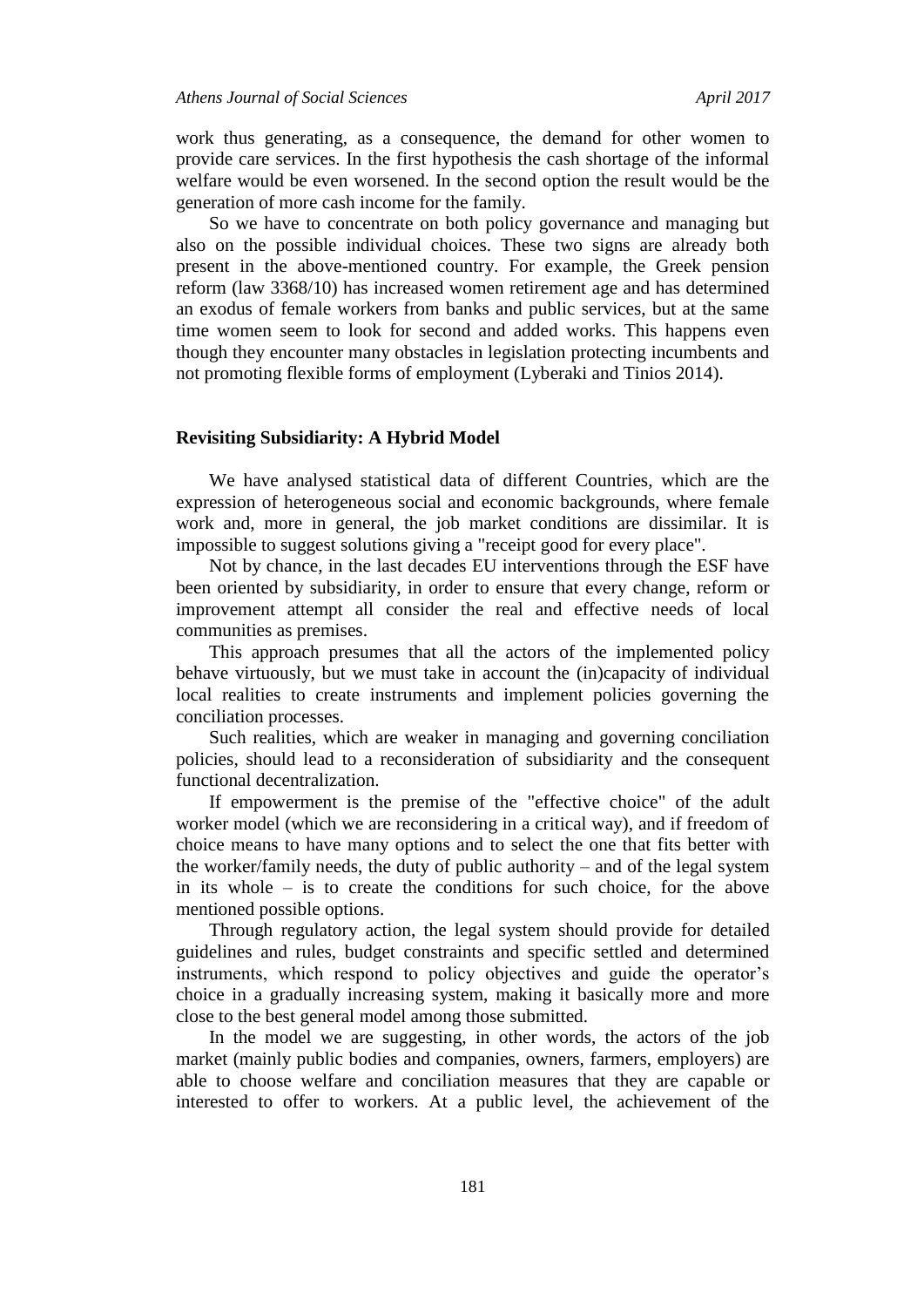objectives could be encouraged through rewarding measures in favour of those actors (public or private, institutional and para-institutional and/or third sector, employer and employee), who carry out behaviours of virtuous compliance towards the model.

According to existing specialized literature (Pettit 1996, 1997, 2002), a complier centred institutional design strategy starts from the premise that human individuals are neither virtuous nor wicked. It assumes people as generally motivated to comply and cooperate, even if they are corruptible. These strategies consist in applying sanctions in a plainly encouraging way. They should be primarily directed to compliers but, at the same time, they should provide sanctions against wrongdoing if the addressees do not comply or abuse or misuse the awards or the procedural way to achieve the awards.

Of course, no institutional design applied in real life would result in a perfect degree of compliance, but there are various kinds of measures that can be taken to achieve a good level of compliance.

A Consolidation of legislation in the area of welfare and workfare can be a solution in order to systematize the existing legislation and to specify new conciliation programs, involving public institutions at different levels and the actors of the working relationship (employer-employee) and the ones of the third sector (public and private), who offer services related to conciliation.

As said above, the main problem is that due to the cost of conciliation, welfare and workfare measures the culture of conciliation is not widely spread because it is perceived as expensive. Costs quite often weigh on medium and small business, so, in order to go beyond many resistances, the legislative intervention cannot consist in the provision of fixed and strict rules backed by sanctions and punishments from which to escape.

The introduction, proposition and support to devices of this kind - at the level of state legislation, in the exercise of the function of political address can be operated through different paths: the use of money and economic incentives (tax rebates, bonuses, incentives) for virtuous companies or the most active actors of the third sector, which provide the market with the services listed below on a local basis; bargaining between the social partners; the involvement of the third sector and families; an original combinations of some or all of these routes.

As in other areas of law, characterized by the necessity to promote different and sometime contrasting values and interests, the public intervention, in terms of legislative policy, should be a balanced choice of measures of regulation, deregulation and prohibition/reward, which embolden all the above described actors to make use of such instruments because it is expedient and convenient, money saving and suitable for the company, firm, institution etc.

The idea is, for those who accept to bear the immediate economic cost of welfare and workfare measures, to prospect the concession of benefits in terms of general interests that go beyond the mere profit of the enterprises. Costs will be suffered at the first stage by the private sector, but, at the end, they will arise at a public level in terms of less income from taxes, pensions and services.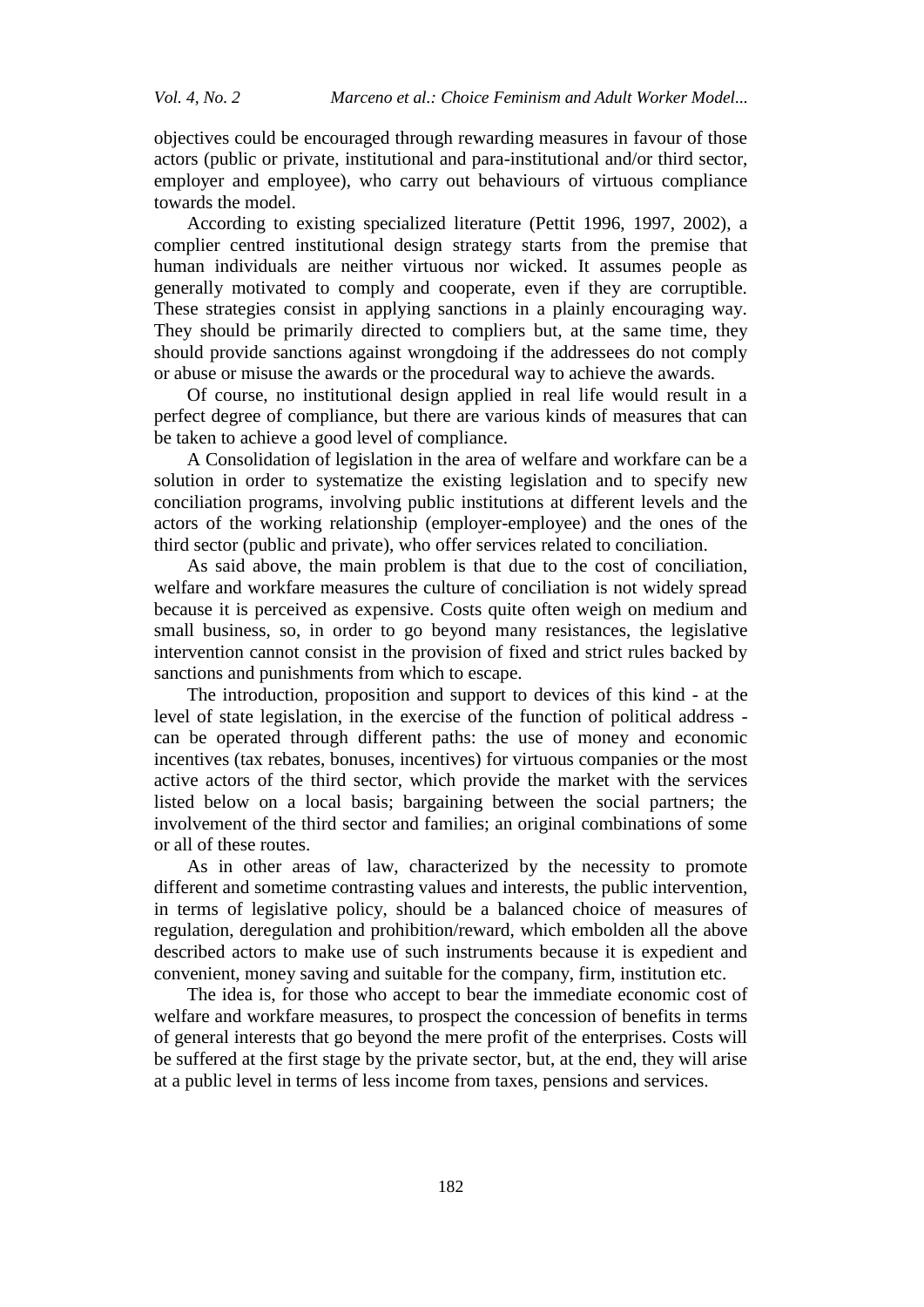The legislative power in the EU legal systems should provide a virtuous model on increasing levels, each of which gradually implements multipliers or various combinations of "conciliation measures", identifying benefits for each level prospected to reward those who concretely adopt such suggested instrument.

The main areas of intervention, already identified in a recent study (Pera and Nicolosi 2015), could be:

- a. *Income support instruments*: benefit plans (insurance policies for hospital charges and high diagnosis, for accidents, public transport costs, redemption of nursery and kindergarten fees, babysitting, domestic workers and caregivers, redemption of school and sports fees); integration of the maternity allowance; supplementary pension; real estate loans; loans; subscriptions.
- b. *Flexible instruments concerning working conditions*: part-time, to be renegotiated every year under the workload and family organization; bank of hours; abolition of badging procedures with wide in-and-out flexibility and attendance software; classic and customized teleworking.
- c. *Services of conciliation of life and working times*: kindergartens; canteen; shuttle-bus and mobility plans; company doctor; time-saving services (company laundry, handling of tickets for cultural events, summer camp and recreational measures for children, care services for the house and for the person).
- d. *Parent program*: a set of projects in support of the manager in the management of the motherhood of the employee and of the same employee during the absence or in the phase of the return to work, after the abstention.
- e. *Company auditing services*: psychological, career, and conciliation counselling, study permits.

Many of these services could be offered through specific agreements stipulated between the employer/firm/trade union and insurance companies or public/private transport companies. With such "private agreements", on one side, the employee provides those who will offer the service with a number of future contractors; on the other side, the supplier will offer its service at a special price, which will be reduced in consideration of the numerous single sub-contracting parties (single individual, families, de facto couple, entities of various nature).

Among the main part of the legal systems investigated and, in particular, in Italy and Greece the economy is composed by small and medium sized enterprises, so that corporate welfare devices are activated almost entirely on a voluntary basis perhaps not always in a satisfactory way, also due to the lack or the inadequacy of a certain type of management culture. However, sensitivity towards these issues is also still lacking in trade unions and civil society and in the third sector actors.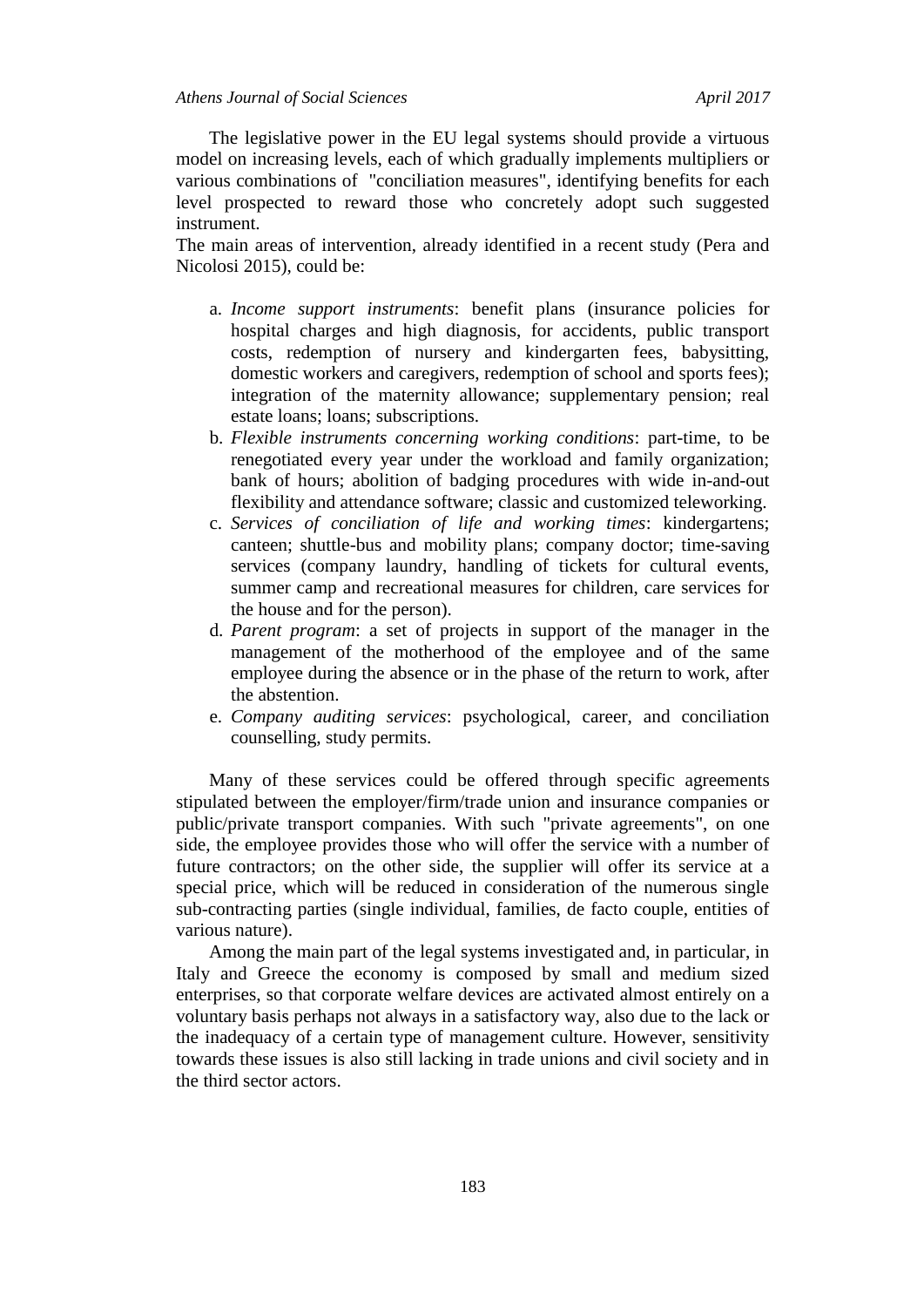Therefore, it would be useful to institutionalize some conciliation programs, choosing between these indications according to the different context of each member State and of each local dimension, as welfare needs are not the same.

Every company, firm, factory can choose some of those instruments in order to create a package for its workers and every individual, family, couple, etc., can discuss and choose which services and instruments better fit the family needs in order to conciliate private spaces and places and those of work.

This model offers infinite possibilities, and not only that of traditional welfare, but it could be implemented at the maximum ideal level as a multitasking system of services for both single individuals and families, set on the choices of families and of breadwinners. But its limit consists on its tight link to job/work relationship. It assumes a pre-existing job, as the employeeworker being an insider in the job market can choose services and options offered by the employer (small-medium-large firm, trade unions in agreement with insurance companies or other actors) in the above-mentioned menu.

To overtake this limit, and in order to answer to the welfare demand of those citizens that we can call outsiders (of the job market), the necessity arises anyway of public efforts, which can be organized in coordination with third sector actors, who can offer those service on the market in partnership with local autonomies and municipalities.

In any case the system (for insiders) has to be built, in terms of options (alternative or cumulative) on its whole by the legislation, which cannot abdicate its institutional role of policy maker, in order to plan and direct the welfare choices and to individuate the awarding and compliance measures to promote the stakeholders action.

As far as outsider and, more in general, the public active intervention are concerned, Greek literature has underlined the need for a recalibration of the formal welfare system, widening the tax base and equalising expenditure reforms, concentrating on the poorest segment of population. In particular, these authors suggest that: "micro-credit or micro-insurance could directly aid self-employment and small business, rather than simply seeing small-scale entrepreneurship as a source of tax evasion. Perhaps more importantly, the removal of disincentives and other obstacles to employment that currently prevent greater activation by women would allow the operation of an important 'ꞌautomaticꞌ corrective mechanism. Reform of the most glaring inequities of the formal system could boost the limited links between the receipt of formal transfers and the meeting of needs by the family. To be able to respond intelligently to such challenges, policy needs to supplement administrative data (which by definition can only discern formal processes) with survey data capable of bringing the condition of the informal system to the attention of social policy stakeholders" (Lyberaki and Tinios 2014: 204).

Without any conceit, the model proposed here would be one of the possible answers, of course improvable and perfectible, to the challenge for contemporary (welfare?) States, coming from the need, shared both in Greece and Italy, of an equilibrate combination of social integration and adequate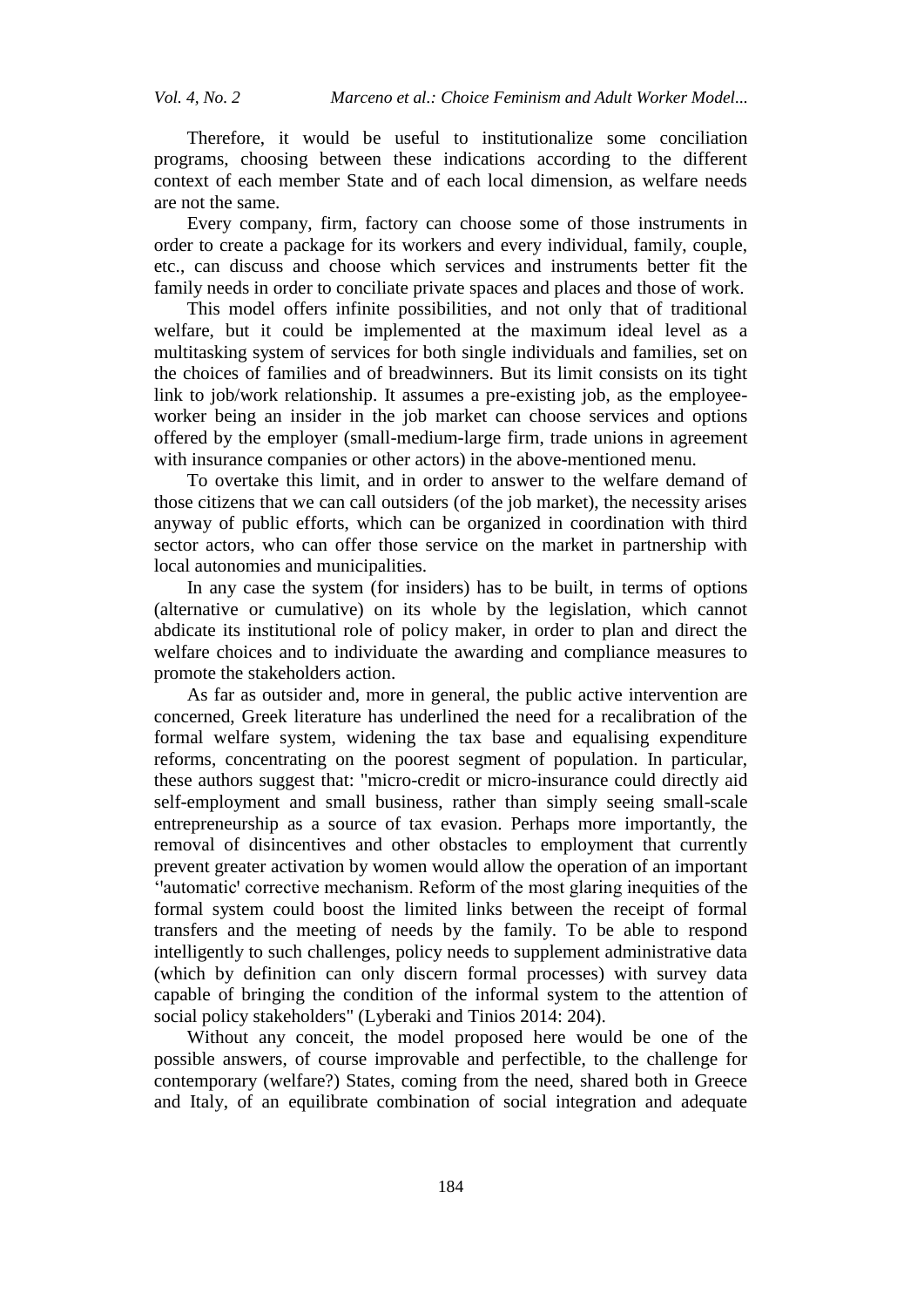public funded social policy, trying to obtain the emersion of informal welfare, turn it into formal and strengthen the previous formal one.

#### **References**

- Bettio F, Corsi M, D'Ippoliti C, Lyberaki A, Samek Lodovici Manuela, Verashchagina*et* A (2012) *The impact of the economic crisis on the situation of women and men and on gender equality policies.* Luxembourg: European Commission. Publication Office of the European Union. Retrieved from http://bit.ly/2fLNhye.
- Brown W (2005) *Edgework: Critical essays in knowledge and politics*. Princeton: Princeton University Press.
- Cammarata V, Marceno S (2014) *Narrazioni di genere e biopolitiche neoliberali* [*Gender narrative and neoliberal policies*]. Milano: Mimesis.
- Daly M (2011) What adult worker model? A Critical look at recent social policy reform in Europe from a gender and family perspective. *Social Politics* 18(1): 1-23.
- Esposito M (2015) *Politiche di salvezza. Teologia economica e secolarizzazione nel governo del sociale* [*Salvation Policies. Economic theology and secularization in the government of society*]. Milano: Mimesis.
- Ehrenreich B, Russel Hochschild A (2004) *Global woman: Nannies, maids, and sex workers in the new economy*. New York: Henry Holt.
- Elson E (2012) *Gender justice, human rights, and neo-liberal economic policies*. In *Gender Justice, Development, and Rights*, M Molyneux, S Razavi (eds). Oxford: Oxford University Press.
- Eurostat (n.d.) *Employment rates and Europe 2020 national targets statistic explained*. http://bit.ly/1NFngPS.
- Ewald F (1986) *L'état providence* [*The welfare state*]. Paris: Édition Grasset,.
- Fraser N (2013) *Fortune of feminism. From state-managed capitalism to neoliberal crisis*. London-New York: Verso.
- Foucault M (2004) *Naissance de la biopolitique. Cours au Collège de France (1978- 1979*) [*The birth of biopolitics. Courses at the Collège de France (1978-1979)*]. Paris: Gallimard Seuil.
- Fouquet A (2004) L'invention de l'inactivité [The invention of inactivity]. *Travail, Genre, Societé* 1(11): 47-62.
- Giullari S, Lewis J (2005) *The adult worker model family, gender equality and care. The Search for new policy principles, and the possibilities and problems of a capabilities approach*. Geneva: United Nations Research Institute for Social Development.
- Karamessini M, Rubery J (2013) *Women and austerity. The Economic crisis and the future for gender equality*. London: Routledge.
- Lazzarato M (2011) *La fabbrica dell'uomo indebitato* [*The making of indebted man*]. Roma: DeriveApprodi.
- Lyberaki A, Tinios P (2014) The informal welfare state and the family: invisible actors in the greek drama. *Political Studies Review* 12(February): 193-208.
- Marazzi C (1999) *Il posto dei calzini. La svolta linguistica dell'economia e i suoi effetti sulla politica* [*Capital and Affects. The politics of the language economy*]. Torino: Bollati Boringhieri.
- Pera A, Nicolosi M (2015) Right for conciliation and family welfare. *Opinio Juris in Comparatione* I(1): 1-23.